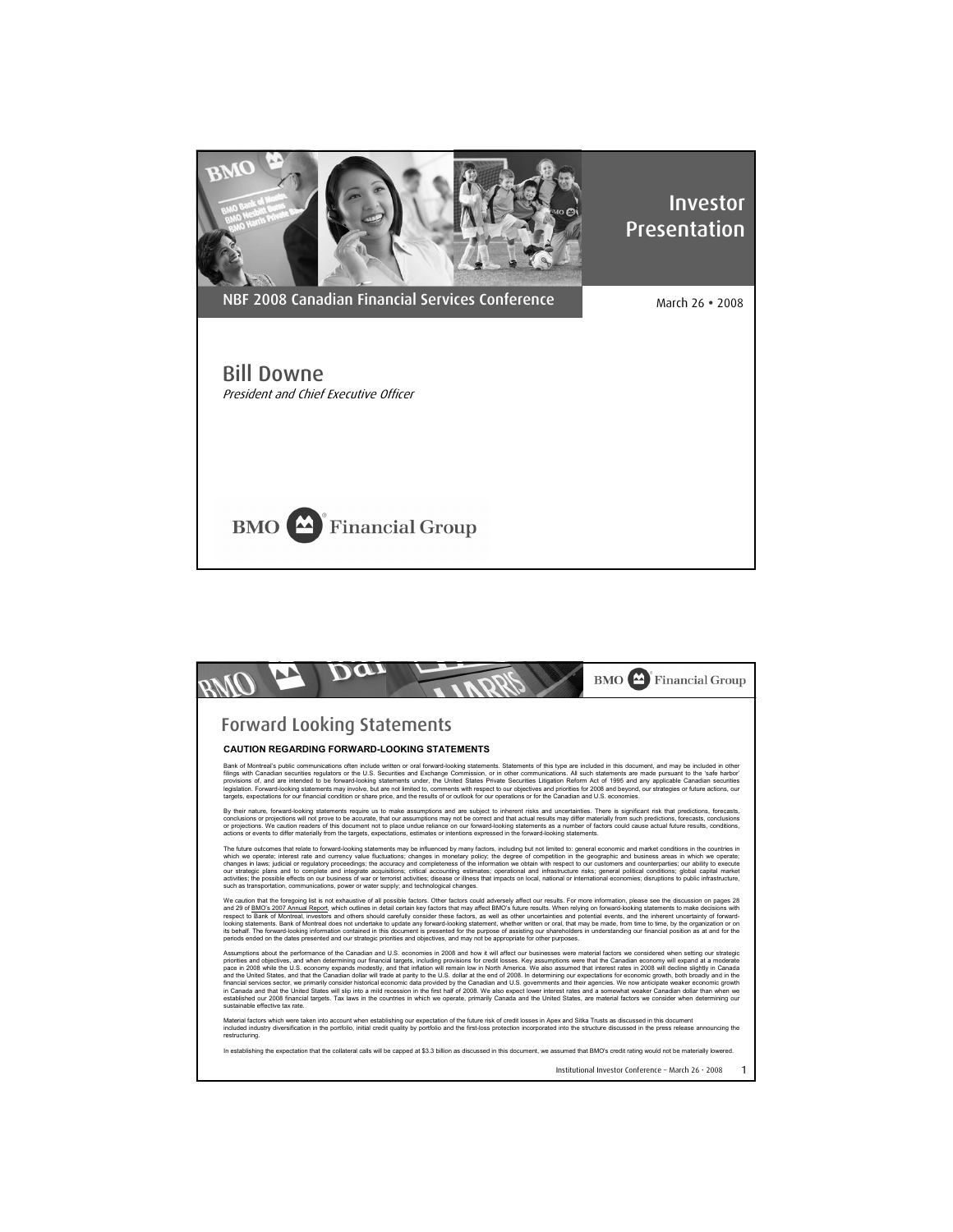

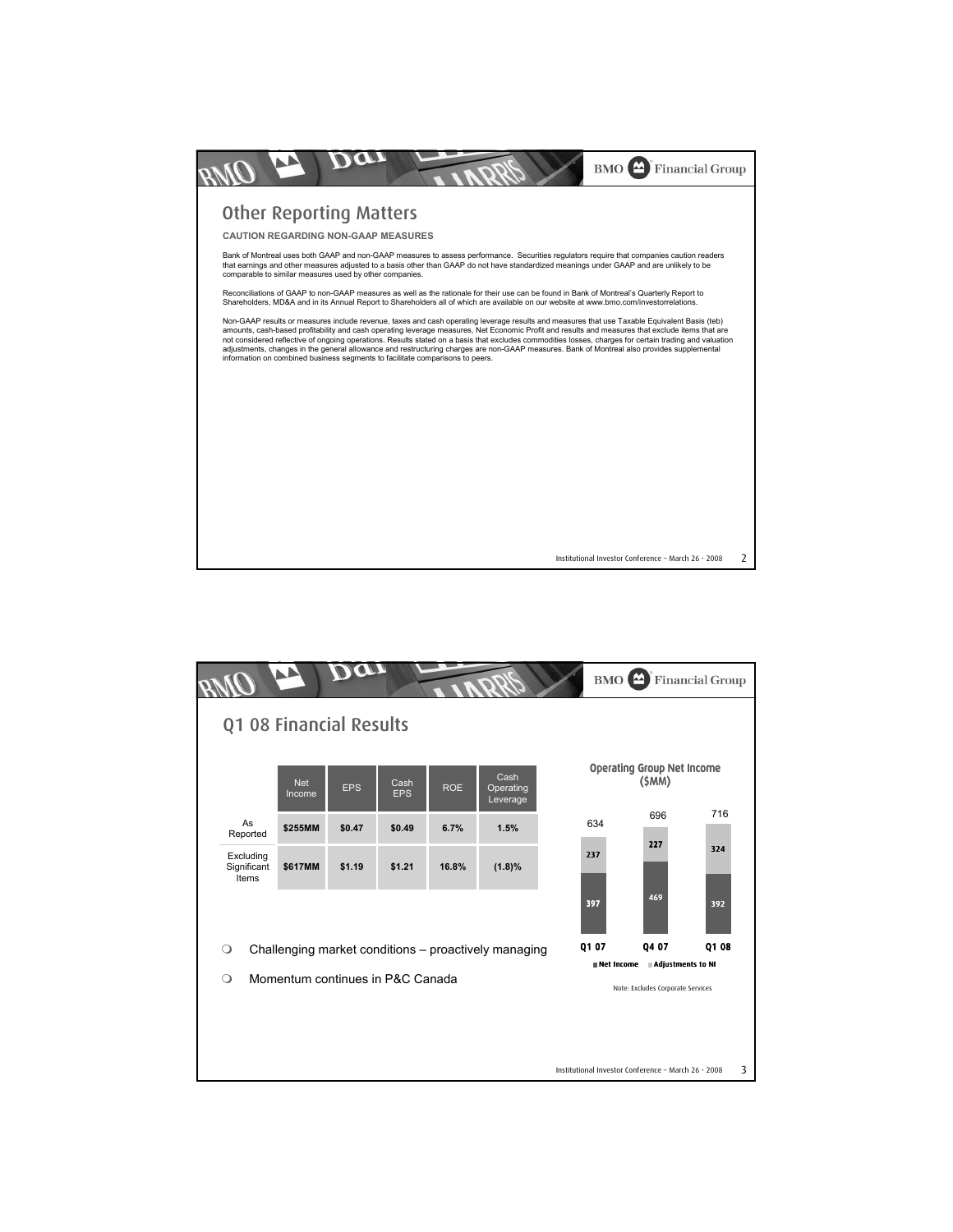

| <b>Current Issues</b>                                                   |                                                                                                                                                  |  |
|-------------------------------------------------------------------------|--------------------------------------------------------------------------------------------------------------------------------------------------|--|
| <b>Item</b>                                                             | <b>Status</b>                                                                                                                                    |  |
| Canadian Bank sponsored<br><b>ABCP</b>                                  | Market functioning as expected given current market conditions<br>$\circ$                                                                        |  |
| U.S. Bank sponsored ABCP<br>(Fairway)                                   | Conduit consists of high quality assets<br>$\circ$<br>All outstanding paper has been consistently rolling with 3rd<br>$\circ$<br>party investors |  |
| Canadian non-bank sponsored<br>ABCP (majority under Montreal<br>Accord) | Balance at Q1 08 of approximately \$300MM<br><b>BMO fully supports Accord</b>                                                                    |  |
| Links & Parkland SIVs                                                   | BMO has provided senior-ranked funding to SIVs; allows SIVs<br>$\circ$<br>to continue to sell assets in an orderly manner                        |  |
|                                                                         | Size of conduits down significantly from July 2007<br>$\circ$                                                                                    |  |
| Apex & Sitka Trusts                                                     | Successful restructuring announced, subject to definitive<br>$\circ$<br>documentation and certain conditions, including investor<br>approval     |  |
|                                                                         | Credit quality of underlying portfolio strong<br>$\circ$                                                                                         |  |
|                                                                         | Preserves underlying positions, risk of credit loss to BMO low<br>$\circ$                                                                        |  |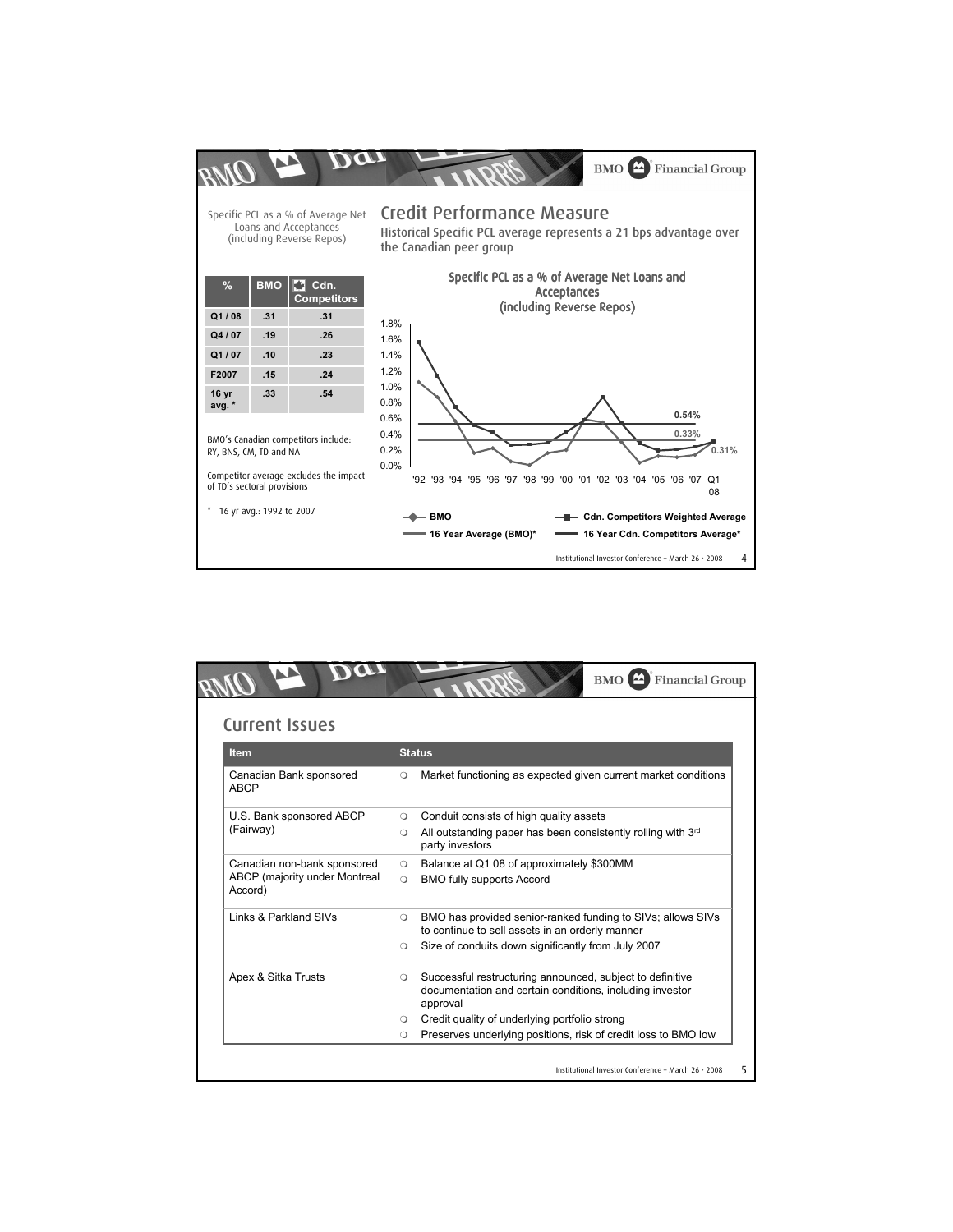|                                  |                                                                                                                                                   | <b>BMO</b> Financial Group                                                 |
|----------------------------------|---------------------------------------------------------------------------------------------------------------------------------------------------|----------------------------------------------------------------------------|
| <b>Investing in the Business</b> | Personal & Commercial Banking - Canada                                                                                                            |                                                                            |
| Investment                       | <b>Status</b>                                                                                                                                     |                                                                            |
| People                           | Increasing customer facing staff, including<br>$\circ$<br>mortgage specialists & financial planners<br>Over 1,000 FTE hired since<br>October 2006 | BMO M<br><b>EVAS Disnipor de Mesans</b>                                    |
|                                  | Customer loyalty data reported at branch<br>$\circ$<br>level starting January 2007                                                                |                                                                            |
|                                  | Individual standardized scorecards<br>$\bigcap$<br>launched November 2007                                                                         |                                                                            |
| Technology                       | Full rollout of new technology in May<br>$\circ$<br>2007                                                                                          |                                                                            |
|                                  | Gives 40 minutes per day back to<br>hankers                                                                                                       |                                                                            |
|                                  | $\triangleright$ Able to open multiple products in the<br>same time it took to open one                                                           | NEW! Debit any time<br>ward miles every time<br><b>BMO</b> Bank of Montrea |
| Distribution                     | Added 22 new branches and redeveloped<br>$\circ$<br>31 in F2007, the most in recent years                                                         |                                                                            |
|                                  |                                                                                                                                                   | Institutional Investor Conference - March 26 · 2008<br>6                   |